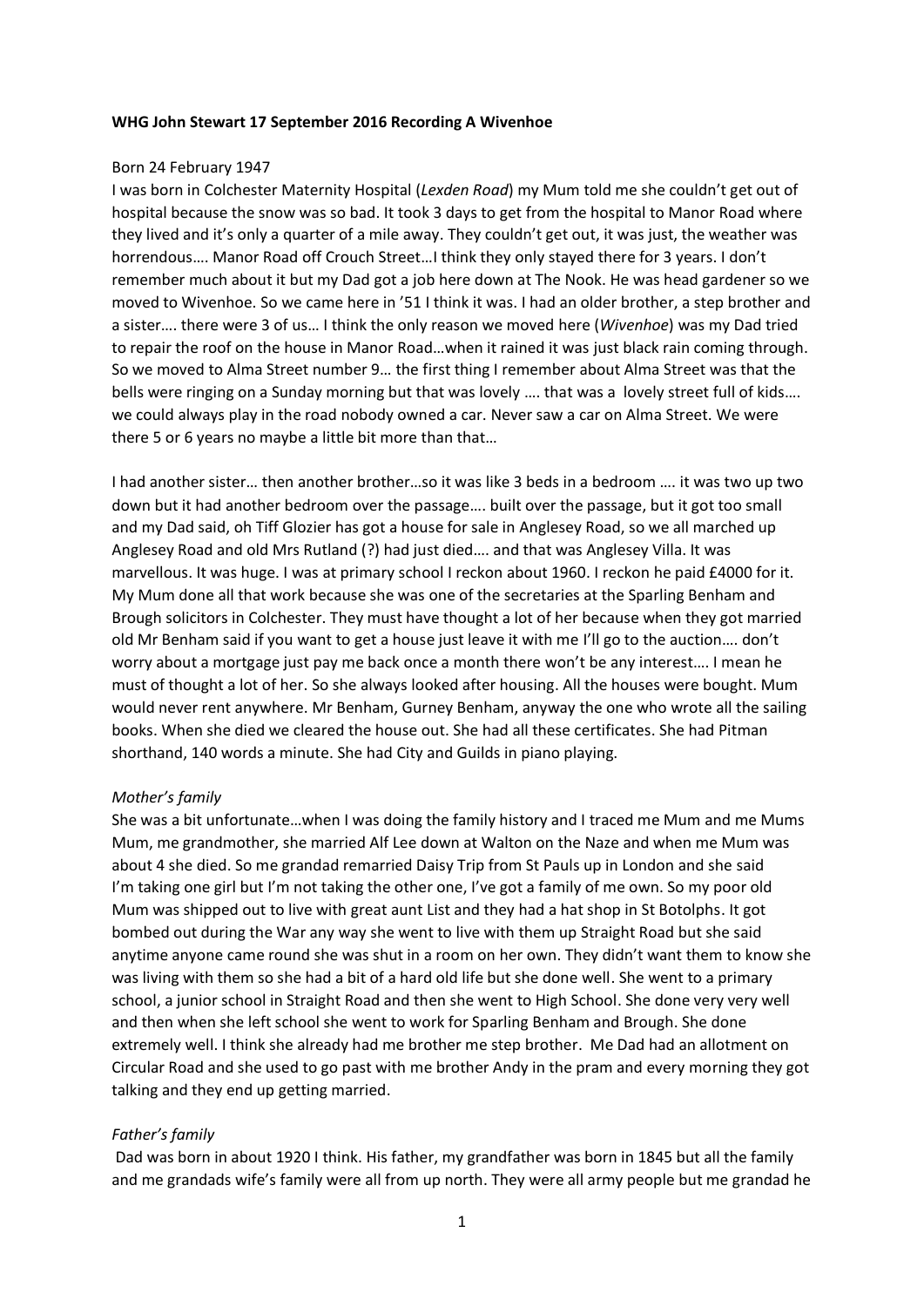decided he was going to be a medic so any way off he goes. He started off in London Territorials. He was born in Shoreditch cause I always thought the Stewarts were Scottish so I got a bit of a shock when I found out we were bloomin' cockneys. Any way he joined up in 1885 and in 1900 he was shipped out to South Africa in the Boer War where he got his medals with Johannesburg and ? berg all them sort of places he was. He got all of them. He's got one with a star and silver rosette on the ribbon so we don't know what he got that for. After the Boer War he was in the Reserves and then he joined up again or was called up and went to Ypres and he served out his time there and I think in 1916 /1917, he was aged 45, the Kings regulations said you had to leave the army at that age. His name was John Wilson Stewart but there's a story to that….

#### *Origins of his Stewart name*

Every first male descendant of the Stewart clan had to be called John Wilson and we thought ah that's the Scottish connection…. Stewart…. Wilson…. got to be Scottish but it turns out that me great grandfather his father's name was John Wilson. Well that's where it all came from. He was a customs agent and then he became an import export agent in London but I couldn't work out where the Stewart name came from and it turns out that my great granny was Elizabeth Stewart me great grandad was John Wilson they never got married then they had me grandfather she was 25 and he was 73. It wasn't until a month ago that I got a notification on Ancestry that someone was looking for me. It turns out this John Wilson, he sired my grandfather, was already married had got 2 children and his 2 children obviously grown up and they had children. Very complicated, anyway they sent a note to say, hi cousin. I thought, who's this Loder person apparently that was their grandmothers name. Something happened and they changed the name from Wilson to Loder and they tracked me through Ancestry because I was looking. My father should have been Reginald John Wilson Stewart but my Mum said he got so fed up with filling in the forms that he decided to drop the Wilson. I should be John Wilson Stewart. I've got a cousin who is Geoffrey Wilson Stewart. He doesn't actually use Wilson but we are actually Wilsons we're not Stewarts.

#### *More on Mother's family*

Joan Winifred Adelaide Lee was her maiden name and I've traced her family back to 1680's now, but they came from Mickfield up in Stowmarket. They must have moved down here in the agricultural depression. They went to work at Warner's Foundry at Walton on the Naze, that's why they came down here. My Mums family well my grandad Frank Lee he was on Walton Lifeboat for 38 years. He come over from the ? one day and he walked over to the kitchen and there was a little black cat with him. His wife said, "What you doing with that Frank". He said, "I had to row back to that damn steam ship on the Gunfleet that went aground." They got all the crew off and they were just about to leave and they saw this cat and kitten on the bulwark. He said, "We can't leave them out there they'll drown". Any way they went back there and got the cats off and one crew member had the mother and he had this other little cat, a little black one. Do you know what, when he used to go up the shop to get his baccie and paper this cat would never leave his side. That cat would have to go with him, walk along at his side like a dog and they called it Peregrine cause the steamship that got wrecked was the SS Peregrine. It's on the plaque on the lifeboat wall at Walton. I thought that was amazing.

#### *Alma Street*

It had an outside loo. It had a standpipe in the yard and it had a box round it filled with ? to stop it freezing up and it had a stone sink in the kitchen. There wasn't any taps because you got it out the standpipes. There was no hot water. All the hot water was boiled on the stove. I remember they had an outhouse…. I don't know what you call them but outside the backdoor there was a brick shed and it had this enormous big copper and gas copper and everything was boiled up in it and Friday night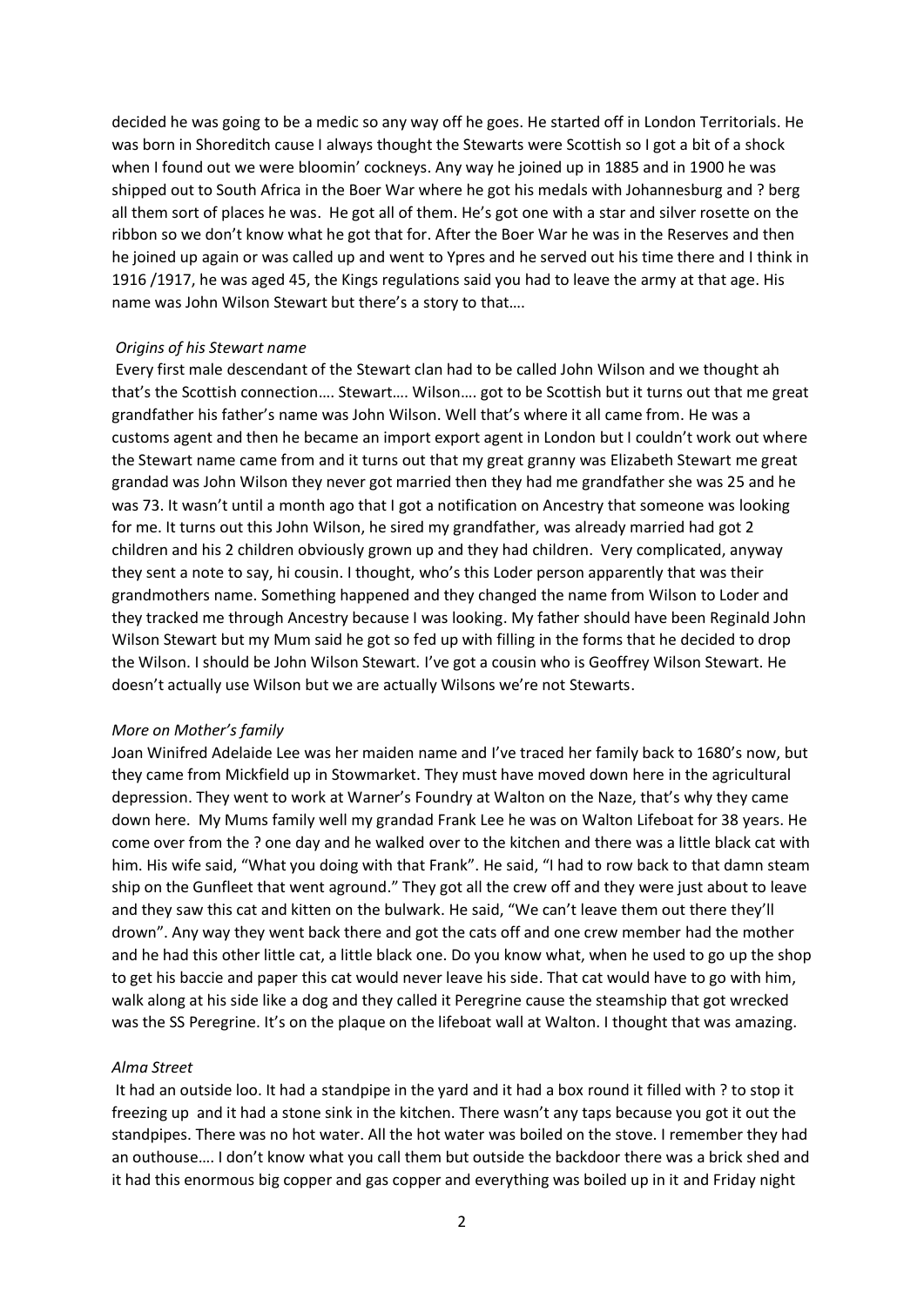was the only night you was allowed to have a bath because the tin bath was hanging on the wall at the back and that was there when we moved in. Friday nights I think because really in them days in the '50s everybody who lived down the bottom end, over the bridge, the downstreeters, we all had tin baths and only the rich had a bath 2 or 3 times a week but everybody else Friday night was bath night. So the oldest went in first and the smallest, the last one, had a bath in the dirty water. You only got one lot of water. It took so long to heat it up, especially in the winter, so you used to have it in front of the fire in the kitchen.

My Mum… as soon as you got married you stopped work so I can only remember her doing all the work. Cooking dinners is about all I can remember, oh no I remember now she used to go to work in the summer. She used to go to Thorrington and pick apples peas and later on potatoes but I remember her vividly telling me one day…. I remember her coming home must have been my dad wasn't out at work because she wouldn't have gone out and left us but she came up…. November time I think, but she had tears in her eyes. "I can't do this anymore", and she'd been picking sprouts because in November in them days you always got the frost and the only way you pick sprouts is you pick with your thumb, pull them off the stalk, and her thumb was out here like this all wrapped up and when she took the cloth off it was glowing bright red. Cause that hurt so much when she got it in the warm and of course we didn't have central heating it was just the fire. Until the '60s when they brought out… do you remember them those funny shaped well big round paraffin heaters no a bit before your time…. big paraffin container at the bottom and a big highly polished reflector. Well you lifted the lid off, lit the wick and put it back on again. You trimmed it so it burnt nice and blue and that's what gave you heat…. that's all we had. It was in the back room.

There was a front room, a back room, a kitchen sort of extension bit on the back, it was part of the house it wasn't an extension as such and then there was the scullery where the copper was and then there was a coal shed and then the outside loo near the churchyard wall. I can't remember us ever using the front room but we must have done. There was no televisions in Alma Street in the early '50s. No I tell a lie in '53/ '54 there was one person had a little black and white 12 inch telly, in the cut where Dr Dean's surgery was. There was Dr Deans surgery and then the public toilets were next door to him and there's a couple of little cottages and a boy lived there and his mum and dad…. had a good job…. they had a black and white telly. They were 12 inch then. Only saw it very occasionally when you got invited round. Happy days those, they were lovely. Back room was used for everything. Had all your meals in there it was a little old place but when we moved up to Anglesey Villa that was like we'd moved into a palace.

#### *House in Anglesea Road*

When he said we were going to move we thought not another horrible 2 up 2 down. When we walked up to Anglesey Road, because it was a rough unmade road we kept looking at all the ones on the left hand side. We said, "Which one is it, they're no better then what we've left." "It's not them" he said, "It's that one over there." Anglesey Villa…. It was huge I think it was like 4 bedroom or something. We had a big front room, a middle room, a kitchen, then you went down some steps a scullery, and then there was a toilet. What he said was, "We'll do away with that scullery and we'll have a bathroom. We'll a have a bath and what we'll do we'll get a heater and put a geezer in." Put in there hot water and it had this great big 5 bar gate and this huge orchard and the marshes were beyond that and the shipyard. Because this was a weekend we went there and when we got indoors… this old girl…. old Miss Raddon had died and the house was just full of junk so we spent about 2 weeks dumping everything on Cooks dump which is probably worth a fortune now. The new housing estates built on it but everybody dumped rubbish on it, because that was used for infill to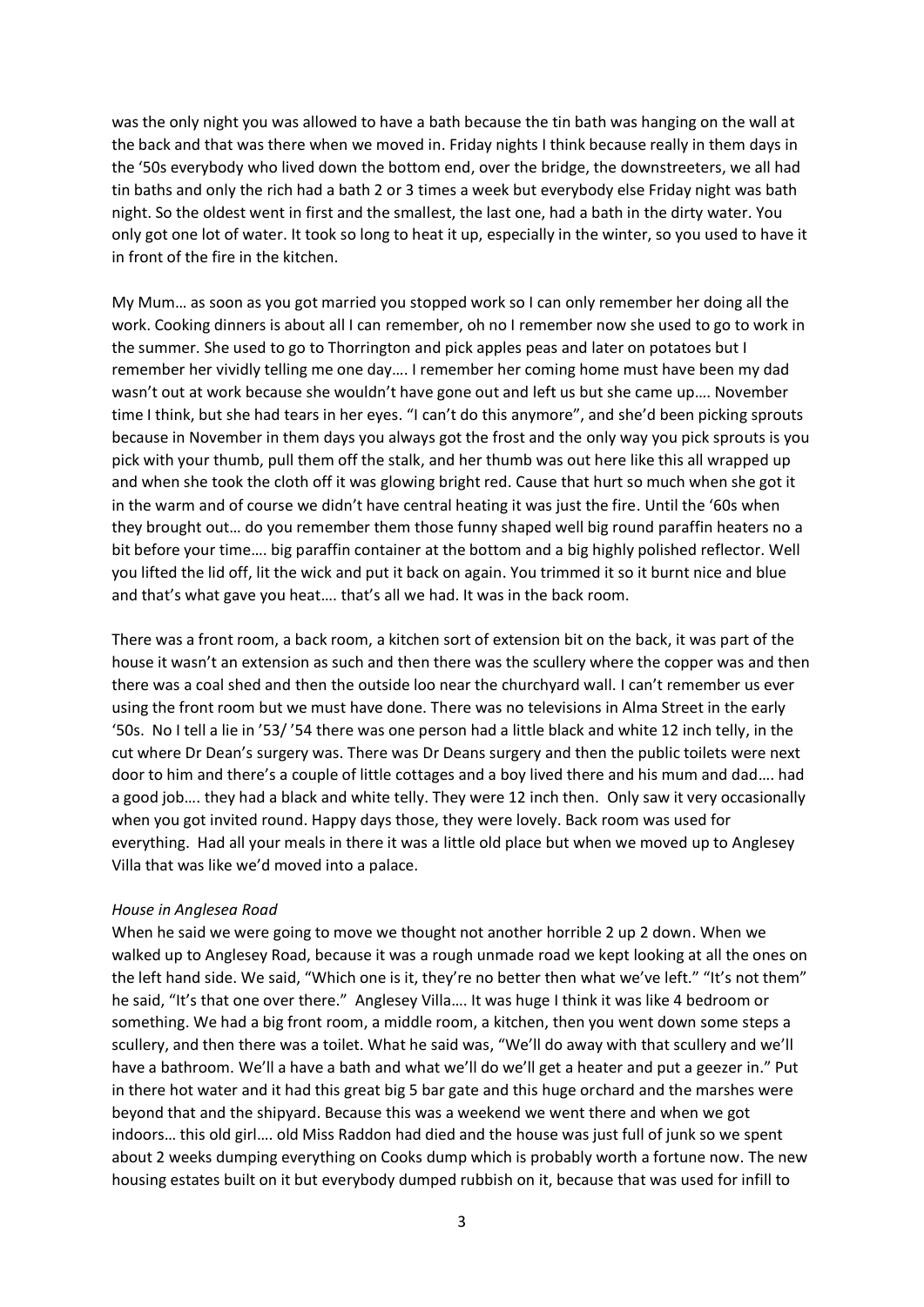extend the yard. I can remember living there. They must have got the carrier round we used to have an old carrier, can't remember his name, from Elmstead. I remember "Carter" and he had this great big old van with a flappy thing at the back like an Army lorry, ex army lorry, so he used that quite a lot because he (*Johns dad*) used to keep chickens and rabbits and things and he used to send them up market every so often. You used to put a big "C" on a piece of card in your front window so when he came into Wivenhoe and done his round you got a C in the window he knew you wanted to call. That's probably how they moved all the furniture up…. no other way they could of done it.

It was superb it was just such a lovely place. It was huge…. well it seemed huge at the time. Every time I walk past now I think hmm it's not as big as I thought it was. 8 of us living there. Then he (*Johns dad)* knocked this old scullery about and he put a bath in there and Wivenhoe Gas Company came round and fitted this gas geezer. We had hot water on tap never seen anything like it before. We had 2 taps in the kitchen, hot and cold. My mum was in seventh heaven. She loved it and it was a huge kitchen. Pretty big kitchen in them days for the '60s. Didn't get any easier for her because there were more of us. The washing, well she used to do it all in the sink and then when we moved to Anglesey Road it all changed. Me Dad got one of those hoover washing machines where you got the spinner and the wash separate. She liked it down there she did. I don't think she'd wanted to move.

### *Fathers work*

As far as I can remember he always worked at The Nook when they moved to Wivenhoe. He was head gardener. It was a market garden right down to The Brook... bottom of Dene Park. It was 5  $\frac{1}{2}$ acres and I can remember one field had potatoes another half a field had strawberries, massive orchards in Park Road all the way down Belleview Road to the bottom. Complete mixed garden. It had a south facing walled garden with apples pears apricots all sorts of things cherries. It was just a lovely place. The chaps name was Corbin. In the early days it belonged to old Mr Rice didn't it? Then the Corbin's moved away and me Dad had to get another job. He went to work for Colchester Tractors and he liked it there and he stayed there until he died. He died when he was 53 I think so didn't have that long a working life. I can remember when he won the football pools. My poor old mother scrimped and saved all her life and he won the pools and he went down to Masons where the estate agents are next to the paper shop *(now closed),* an electrical shop and he said, "I think I'll buy your mother a food mixer." So he bought this food mixer and took it home and she went ballistic she said, "A complete waste of money. I can mix things with a fork quicker than I can getting that thing out the cupboard", so she said "You ought to have bought the kids some decent shoes and clothes instead of wasting it on a food mixer." So you can't win can you?

### *Problems with Anglesey Road House*

The right hand side of Anglesey road when you're looking up the hill, the Captains Row was on the left, the little row of terraced cottages. For some unknown reason the ground on the right hand side was a different make up. It was clay and on the left hand side it was obviously sand and ballast because on the right hand side we had problems with subsidence and a great big crack appeared in the wall. So they decided they were going to sell and get somewhere else rather than staying because my brother had moved away and my sister had, so it just left me, Peter and Chrissie there and Elaine the youngest one. So they moved to Belleview Road. It was on the corner near The Nook I know the Kennedy's were living there when we bought it. As you turn the corner, top of Belleview Road you turn right and about 100 yards up the road on the right are a pair of cottages. I lived there only for a little while then when I left home when I was 20. I moved back down to Alma Street.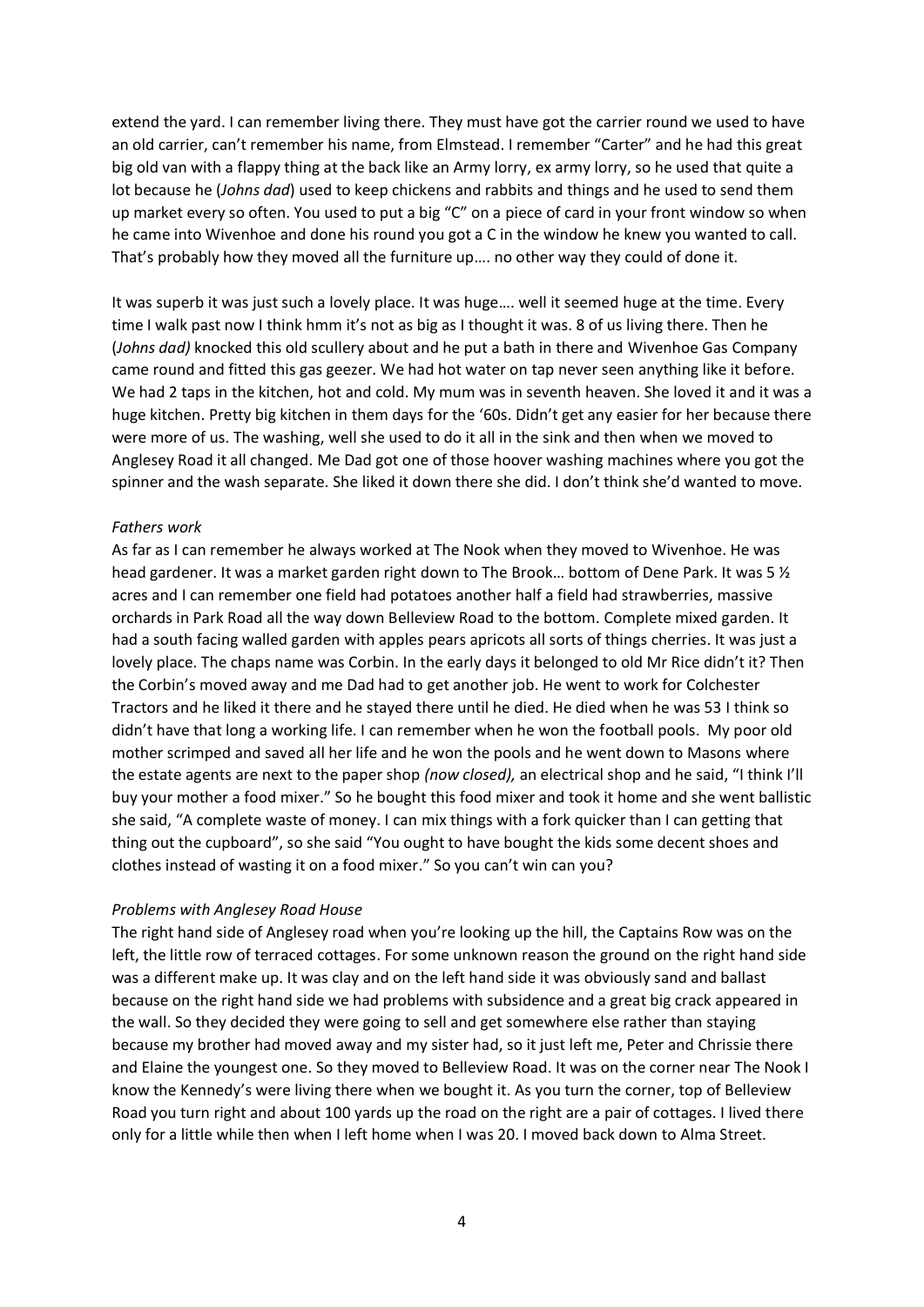### *Alma Street and Nyanza Cottages*

Best time of my life. I rented a little cottage number 1 Alma Street off Charlie Schofield and he said… "Yes Boy you can have it but I will have to put the rent up because I need to put a new water heater in", and I thought oh no here we go. He said it was £8 a week but, "I've had to put it up to £10 a week", and I lived there for about 5 years and it was lovely. Things had improved *(since last lived there*) there was hot and cold water, a proper bathroom and I've never had central heating in me life I wouldn't know how to operate it now.

Then I moved up The Cross, Nyanza Cottages. They're old…. built 1841. Moved up there is the 80s when this negative equity happened. You paid £80000 for this 2 up 2 down and I then found out it just wasn't worth it and the house prices dropped like a stone and this (*Nyanza, current home*) was going for £25000 so I thought it was just as easy to buy instead of keep renting so I bought it when they were at their lowest and it was a good investment. Best thing I ever done. Kids today will never do it because prices will never drop to that level again.

# *School days*

My Mum said I went to a school in North Street Colchester for about a year. It wasn't until a few years ago…. I always remember the name of my school teacher at North Street that was Miss Blackwood and wasn't until I got to Wivenhoe and talked to Joyce Blackwood and I said did you ever teach at North Street School…. yes she said. Obviously she couldn't remember me. I came to Wivenhoe and then it was juniors but it was lovely there…. loved it there. I hated North Street. Everyone went to Philip Road until you were 11 and then you went to Brightlingsea Secondary Modern or The Grammar or East Ward…. or some of the girls went to Clacton High School. There weren't many from Wivenhoe that went to grammar school*.* We were told we had a choice we could either go to East Ward or Brightlingsea. I remember the first day we all got off a bus and filed into Brightlingsea school to an Assembly and the headmistress said "Right you're at Brightlingsea now and we do things properly here, I see we've got some here from Wivenhoe", and she said "The only reason you're here is either you're not good enough to get to The Grammar or East Ward didn't want you so we've got stuck with you." Actually Brightlingsea or The Colne it was called turned out some fantastic people. The majority went on to be all self-employed. Not a bad thing.

# *Phillip Road School*

I remember Mrs Dann, she was the music teacher. Etta Dann or Etta Chamberlain as she was and her father Philip Chamberlain was the local boot and shoe maker. He made all the Deck Shoes for the fishermen and those that worked on the big yachts. She was interesting and our form teacher Mr Grundy I think he was Australian. Mr Scott was the headmaster. Mrs Terry was the secretary and they lived up in Rectory Road. I don't remember much about learning anything but I did come top of the class in Rural Studies. It was gardening. I won a book, all about bugs and beetles and things.

# *Brightlingsea secondary modern*

When I went to Brightlingsea. I done that again (*Rural Studies*) and I got another book but when I left Brightlingsea and you got your school report and I remember taking it home. Just before I retired from work I was working for Royal Mail they sent me to Mistley for a couple of weeks and I had this letter to deliver up this stony lane addressed to Mr Horlock and I recognized the name but not him because he was an old man by then and I asked if he'd taught at Brightlingsea secondary modern and he said, "Yes I was head of Rural Science." He asked where I was from and I said Wivenhoe, "Oh God", he said, "I remember something about Wivenhoe they was all the same…. a pest in the class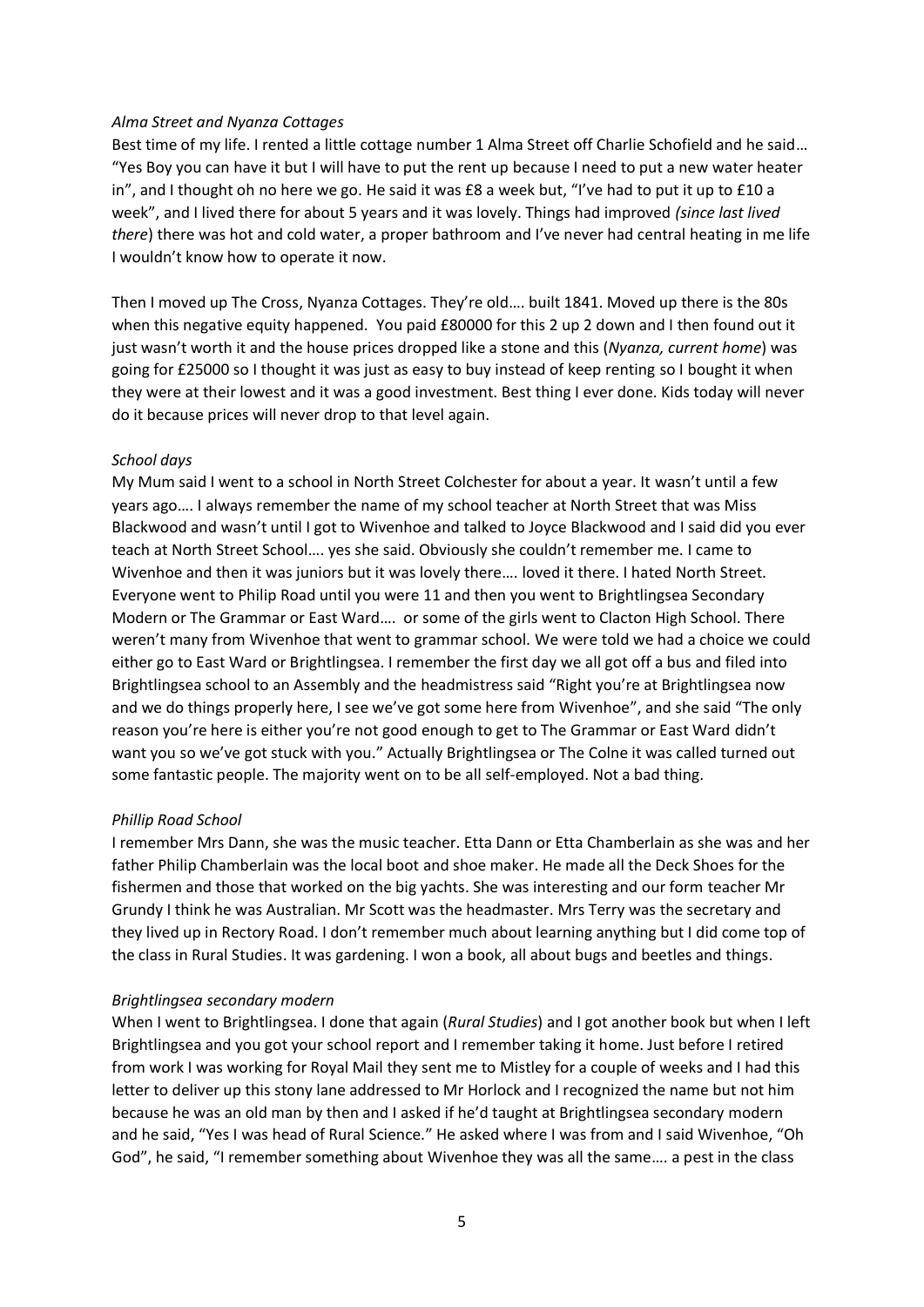and a pest in the garden", and that's what he'd written on my school report when we left Brightlingsea.

The head mistress on the last day, they'd brought a piano out into the playground and the wheels got stuck in the tarmac and the afternoon we left we got all in the hall for main assembly and she got this big pile of school reports and she said, "You lot from Wivenhoe" and she threw the whole lot across the floor and said…"I hope you don't come back here anymore" and I thought there's no fear of that. The littles one which was me, they used to hang over the back ( *of the bus stairs*) with a load of bus tickets and my job was to put them on top of the bus conductors hat and then they'd pull me up and give me a light. They'd hang me over with a box of matches to set light to the bus tickets on top of the conductor's hat…. See how much smoke we could get from the top of his hat.

### *Crab and Winkle railway line*

I remember once when the bus was on strike and we had to go by steam train to Brightlingsea on the Crab and Winkle. The line went alongside the sea wall so it was right next to the river. As you got to Brightlingsea you could see East Mersea. It was lovely brings back a lot of memories.

Just back from Wivenhoe station there was a sidings and the Brightlingsea train came from St Botolphs and it sat in the sidings until the main line train from London to Clacton came past. Then the people from Brightlingsea got off the Clacton one and then when the Clacton train had gone the Brightlingsea train would come out the sidings and pick up everybody and then off it would go to Brightlingsea. Then that was replaced by Diesel.

There is a story that because of the weight limit on the bridge all trains, steam or Diesel, had to go at walking pace so it didn't damage the bridge and the width of the carriages were just under the width of the bridge so you couldn't get a train through and somebody standing….. and one winter night there was an old boy come back from London and he'd fallen asleep when he got on the train to Brightlingsea and when it got to the bridge it had slowed right down to walking pace and the old boy thought he was at Brightlingsea. He opened the handle and stepped out off the train straight into Alresford Creek. They had to send a search party. Anyway they got him. A bit muddy but he was lucky the tide wasn't in. There's lots of stories about the Crab and Winkle.

### *Old boy's tale!*

Another one was that the old boys used to go ferreting after rabbits. They devised this system where one of them would get a bucket of fairly big crabs out the rocks during the day time and at night they went over the marsh where all these thousands of rabbits were and they'd pick a fairly big crab out…. and in their pockets they'd have like birthday candles and they'd melt the wax and stick the candle on the back of the crab…. light it and send it down a burrow and the idea was it would frighten the rabbits and apparently this worked for a fair amount of time. Then one day they were doing it and nothing happened so they put two candles on. Still rabbits wouldn't come out and this old boy said…. I know what the problem is…. when them crabs are walking down if the rabbits in the burrow and you put a ferret down the rabbit will either run or get up on a shelf so when the crabs are going down and the rabbits are on the shelf…they would blow the candles out*……*

### *Dad's rabbits*

My Dad kept rabbits and before we went to school we were given a big sack and we'd have to go to collect dandelions and mallow… cabbage leaves from peoples gardens. That was his beer money or bacci money. He started off in Alma Street with cages in the concrete back yard but when we moved